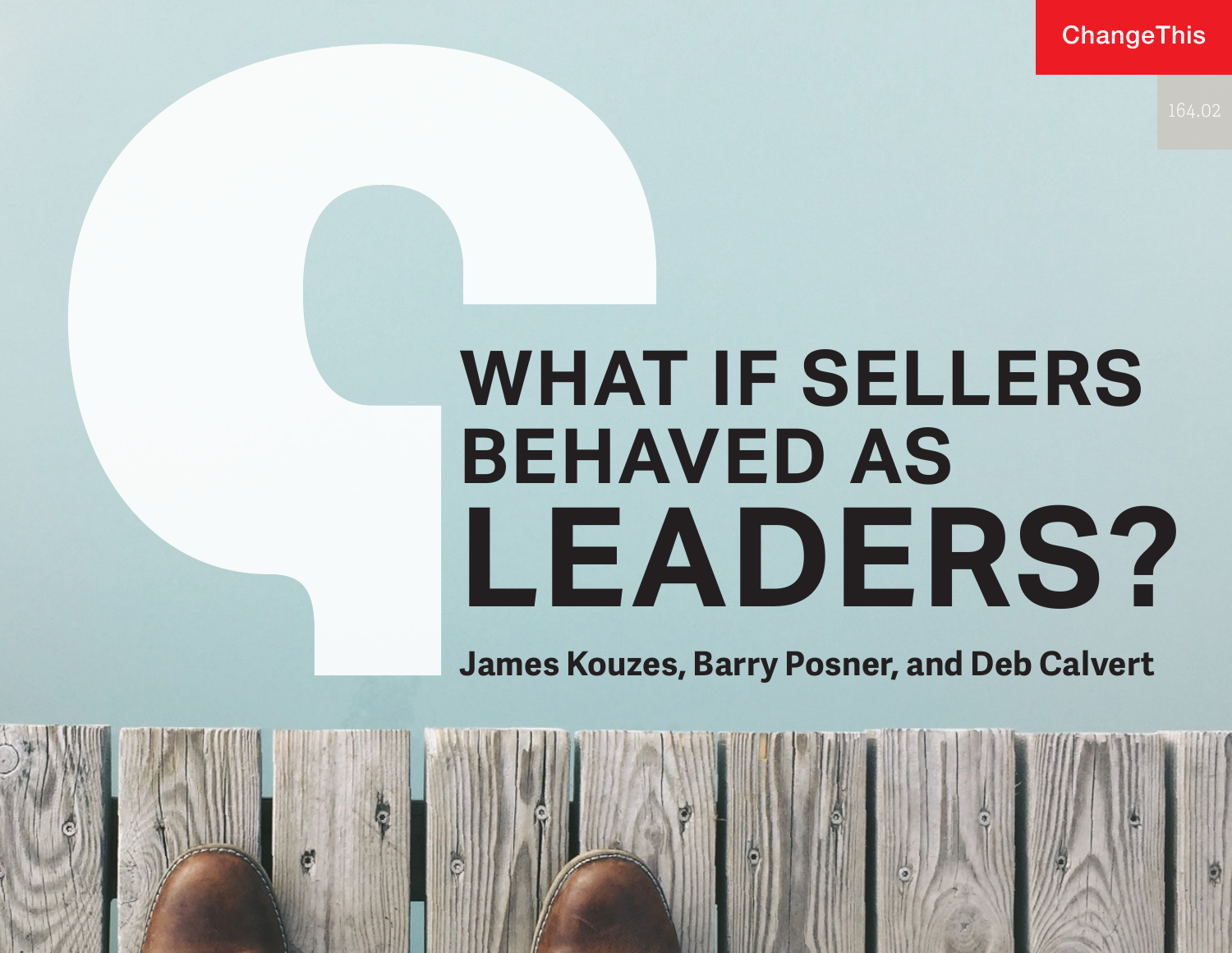## **It is time we start making a shift.**

Research shows you can make more sales by abandoning sales-y behaviors buyers resist and replacing them with leadership behaviors buyers desire. Sellers do extraordinary things when they stop pushing people to buy before they're ready, and start guiding buyers by transforming values into actions, visions into realities, obstacles into innovations, separateness into solidarity, and risks into rewards.

It is about ennobling the sales profession and dignifying buyers, a shift that turns tedious transactions into exciting customer experiences. This shift is focused as much on buyers as it is on sellers, which represents a truth every exemplary leader understands: it's not about you, it's about your constituents—their needs, hopes, dreams, and aspirations—and leaders can't make anything happen all by themselves.

### **What If Sellers Behaved as Leaders?**

Amy spellman made a mid-life career change. She became an insurance agent because she wanted to help people. Amy was excited about the fresh start, income potential, and the opportunity to make a difference in people's lives.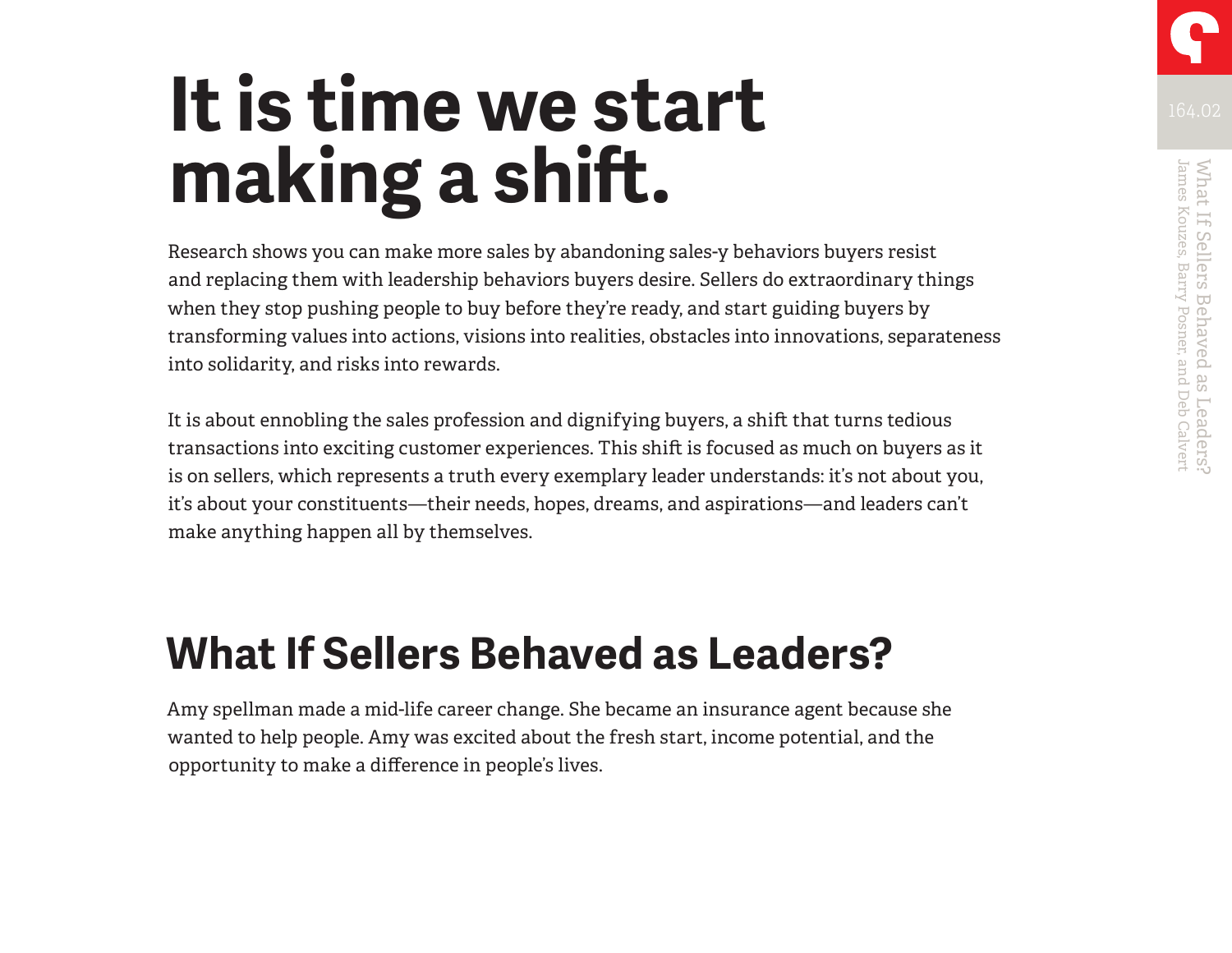Six months later, Amy left sales. For her, the role was unfulfilling despite the higher income. Following up company-generated leads and making cold calls felt like dialing-for-dollars, and calling people multiple times felt like an imposition. Selling in a high-pressure environment meant spending less time helping people in the way she'd envisioned. Instead of feeling supportive, she felt pushy. Instead of enjoying connections with clients, she felt inauthentic, rushed, and slightly manipulative when using sales tactics she had observed and learned from others.

Perhaps you've felt the same way at some time in your sales role. Maybe you've sensed that buyers seem suspicious and guarded when you contact them. Possibly your friends and family are cynical, and question your character and integrity because you are in sales.

Sellers do extraordinary things when they stop pushing people to buy before they're ready, and start guiding buyers by transforming values into actions, visions into realities, obstacles into innovations, separateness into solidarity, and risks into rewards.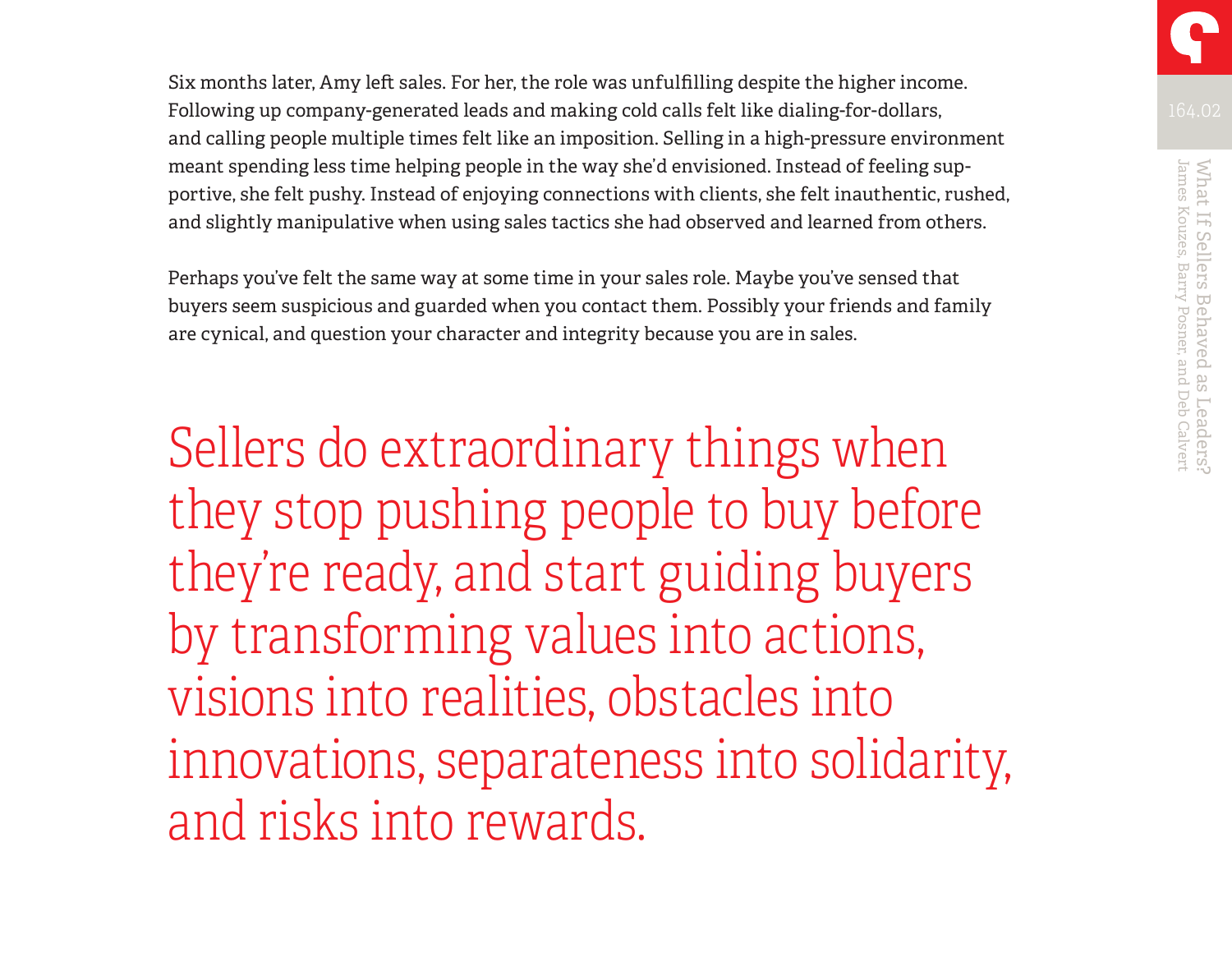The pervasive, negative stereotypes about sellers affect how people initially react to you, even, on occasion, family and friends who know you well. The Glengarry Glen Ross and Wolf of Wall Street movie personas of sellers are reinforced in real life often enough to put buyers on the defensive. Amy put it to us this way: "It didn't feel like I could win. The people I called assumed I was going to take advantage of them. They didn't even give me a chance to show how I would be different." What's a seller to do?

### **More of the Same Behaviors Results in More of the Same Reactions**

Too many sellers shrug their shoulders and adopt these stereotypical behaviors. Others defuse buyers' negative perceptions by operating with integrity, the more challenging path to be sure.

For buyers, the challenge is to separate the wheat from the chaff, determining which sellers are trustworthy. An overwhelming refrain from buyers in our study was, as one person said, "All sellers seem to be saying and doing the same things." Sellers, despite their intentions, are failing to behaviorally differentiate themselves.

As buyers become increasingly self-sufficient and more resistant to advances, sellers scramble to find more leads, make more calls, and get in front of more buyers. Engaging in more of the same old sales behaviors exacerbates the problem. All sellers seem the same because they're all behaving the same way.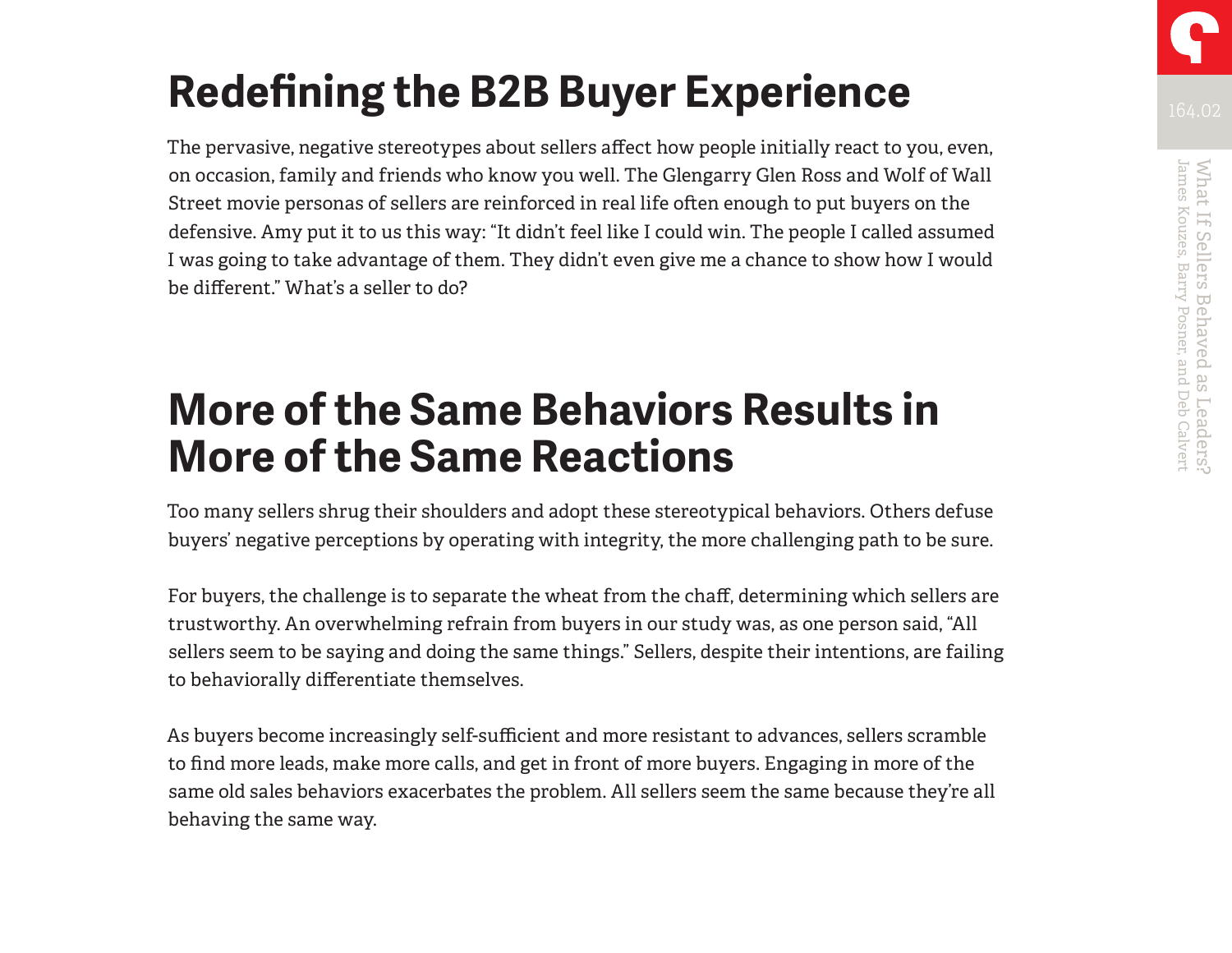James Kouzes, Barry Posner, and Deb Calvert What If Sellers Behaved as Leaders?

What If Sellers Behaved as Leaders?<br>James Kouzes, Barry Posner, and Deb Calvert

## **Something Different, but What?**

There must be another option. Retail researchers Robin Lewis and Michael Dart concluded that winning people's wallets requires delivering "such an awesome connecting experience that they will go out of their way to come to you."

"An awesome connecting experience?" Now that's something different in selling! It's a phrase that's more likely to be associated with leadership. Let's break it down.

**Awesome.** When we're using the slang definition of awesome, it means the sales call is going to be "very impressive." Jaded buyers won't rate even the bestselling behaviors as "very impressive." Quality is a weak differentiator that may go completely unnoticed. The dictionary meaning of awesome is more applicable: "causing an overwhelming feeling of admiration or respect." Now that's something that would certainly capture a buyer's attention and clearly be differentiating.

**Connecting.** Connecting, too, aims for differentiation. Connecting means joining or linking. To be clear, connecting means much more than a social media link. It involves more than the initial rapport building you do with prospects. A connection isn't just a name in your CRM. Automation and artificial intelligence (AI) can't adequately make connections. In human interactions, there's a need for emotional connection.

**Experience.** In ancient times, people traded commodities to survive. As manufacturing expanded, sellers offered variety and quality to distinguish their goods. In time, service became the differentiation between one manufacturer's goods and another's. Today, service is no longer enough. Buyers demand more.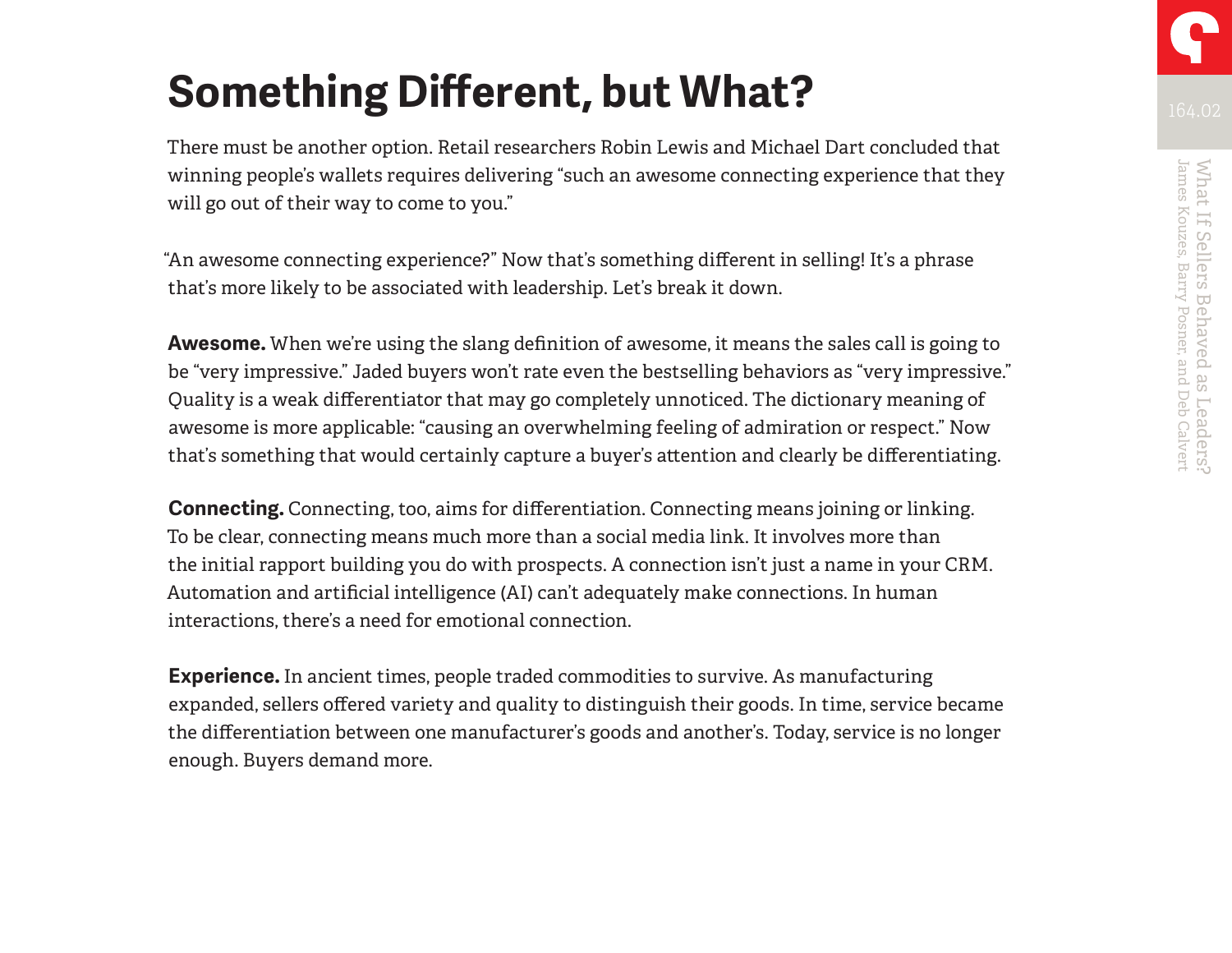Creating an "awesome connecting experience" is also essential in leadership. After all, where would leaders be without followers; and where would sellers be without buyers? Leadership research and theories have evolved over the years, from a transactional to a transformational perspective, from seeing leadership as an exchange between leaders and constituents to thinking about it as a way to foster positive changes for those who follow.

Similarly, experiences aren't manufactured or engineered by sellers or their companies. Instead, a buyer derives personal meaning because of his or her imprint on the interactive experience. The seller's role is to facilitate a highly personalized interaction.

An "awesome connecting experience" is an incredibly high standard. Most B2B sellers focus on goods and services. Buyers react by commoditizing these offerings and focusing on price alone. Striving toward the high standard of an awesome connecting experience is no longer optional. It's absolutely essential because buyers are accustomed to it in their B2C shopping experiences.

This shift … represents a truth every exemplary leader understands: it's not about you, it's about your constituents their needs, hopes, dreams, and aspirations—and leaders can't make anything happen all by themselves.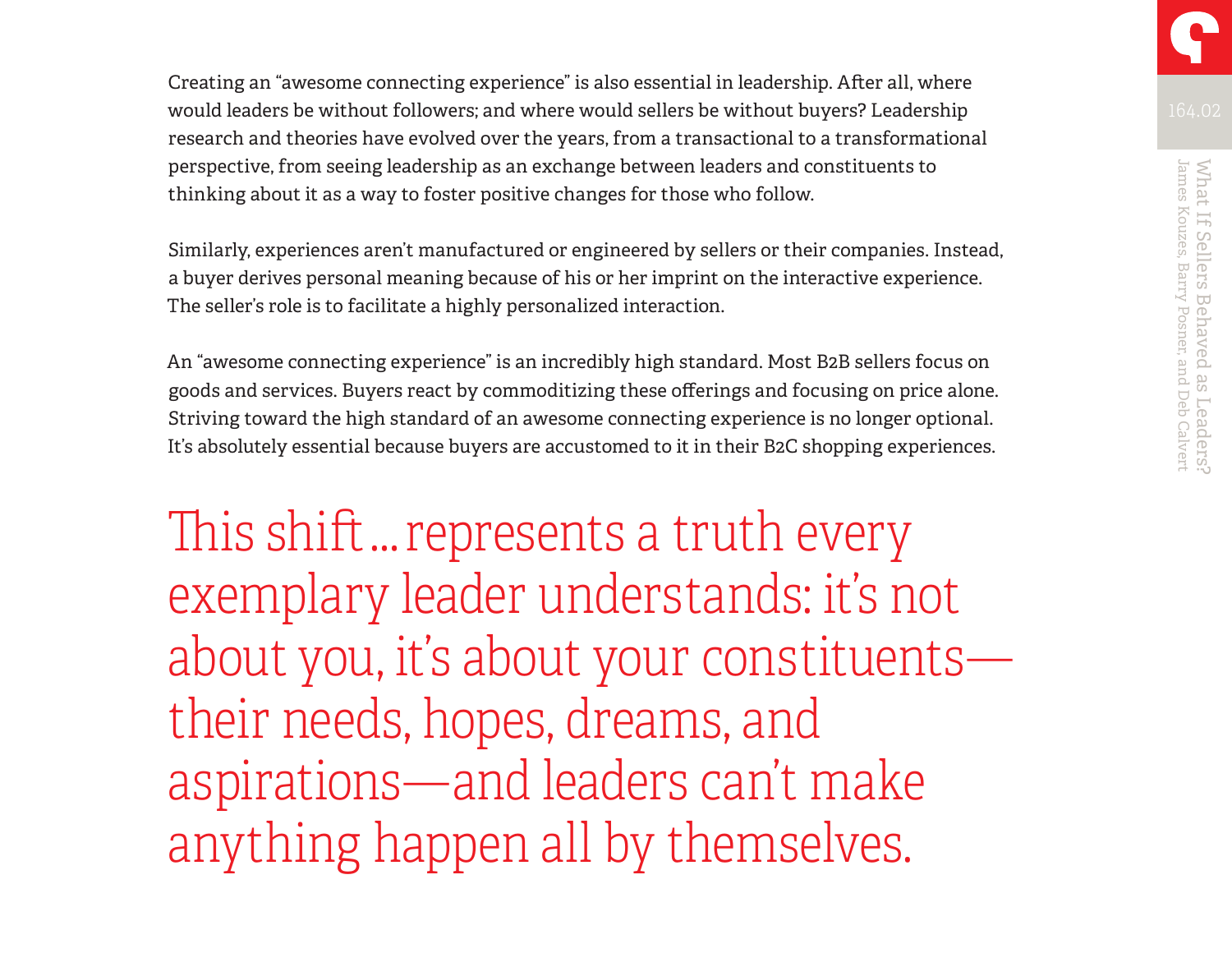### **Meeting the Preferences of Today's Buyers**

CX researcher Esteban Kolsky concluded that 86 percent of buyers will pay more for an emotionally satisfying experience that is relevant and personalized than for something generic. The value of a meaningful and unique experience significantly exceeds the value of the goods and service accompanying it.

The need for B2B sellers to catch up with consumer sales thinking is crystal clear. Less obvious is how B2B sellers can provide personalized experiences and help buyers to participate in creating what they want. Currently, sellers are not trained, equipped, or expected to:

- Cause an overwhelming feeling of admiration or respect.
- Provide the unexpected that triggers a euphoric response.
- Connect with buyers personally.
- Enable buyers to participate in creating what they want.
- Make buyers feel significant or important.

These expectations seem less like a job description for sales and more like one for leadership. Buyers told us repeatedly that they want sellers to behave differently. Buyers resist "sales" behaviors and erect barriers to avoid sellers altogether. By contrast, they invite and welcome seller behaviors that produce awesome connecting experiences.

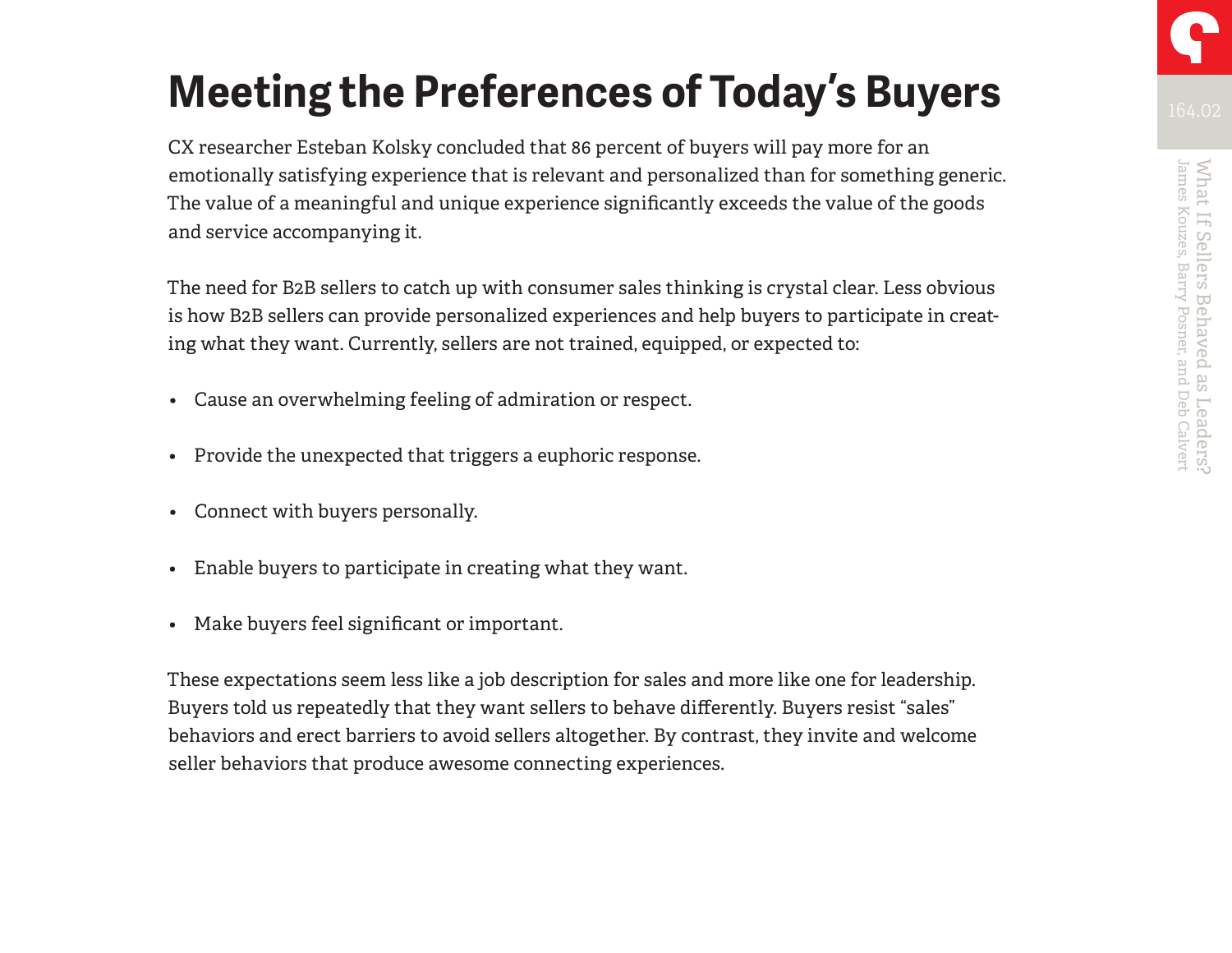Behaviorally, how can sellers create powerfully differentiating, awesome connecting experiences for their B2B buyers, who bring high expectations from their B2C experiences? Those behaviors are leadership behaviors.

### **Research Provides a Behavioral Blueprint**

For over thirty years, Jim and Barry have continuously gathered and analyzed data about the behaviors of exemplary leaders. By analyzing thousands of case studies and millions of survey responses from leaders around the globe and from all walks of life and backgrounds, they identified what leaders do when they are at their "personal best" as leaders. Their framework— The Five Practices of Exemplary Leadership®—has been adopted by scores of organizations for their leadership development programs, and hundreds of researchers have used the model in studies about the effectiveness of leaders across a variety of settings and circumstances.

The Five Practices of Exemplary Leadership® framework is an evidence-based operating system for leadership that's highly relevant for sellers.<sup>1</sup> Our research set out to determine just how buyers would respond to seller leadership, in the form of The Five Practices. Buyers in our studies spanned a variety of industries, company sizes, job functions, and ages. This cross-section of buyers represents different experience levels as B2B buyers, the number of sellers engaged with on a regular basis, the percentage of time spent working with sellers, and the buyer's actual role in the decision-making process, including whether purchasing decisions are made by the individual or by a group.

1. The Five Practices or Exemplary Leadership® is the leadership model developed by James M. Kouzes and Barry Z. Posner, and is discussed in detail in their book, The Leadership Challenge: How to Make Extraordinary Things Happen in Organizations, Sixth Edition. (John Wiley & Sons, 2017)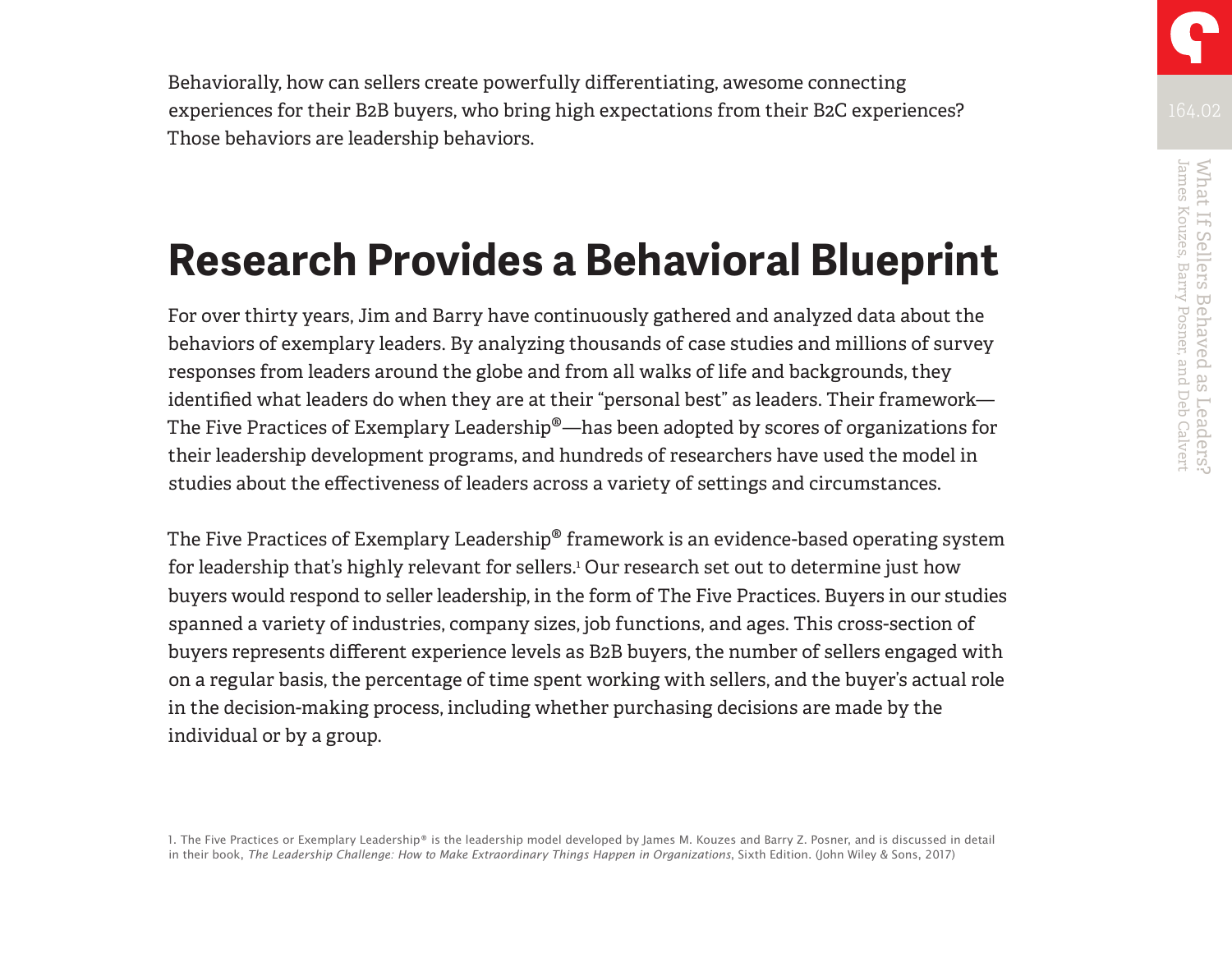## **Findings and Implications**

The results of our research are eye-opening. Buyers definitely want sellers to stop selling and start leading:

- The ideal frequency of each leadership behavior is statistically higher (beyond a chance level of probability) than what buyers currently experience with the sellers they do business with.
- Buyers are significantly more likely to meet with sellers who exhibit these leadership behaviors.
- Buyers are substantially more likely to purchase from sellers who exhibit these leadership behaviors.

We now have a clear behavioral blueprint of what buyers want sellers to do.

Striving toward the high standard of an awesome connecting experience is no longer optional. It's absolutely essential …

What If Sellers Behaved as Leaders?<br>James Kouzes, Barry Posner, and Deb Calvert James Kouzes, Barry Posner, and Deb Calvert What If Sellers Behaved as Leaders?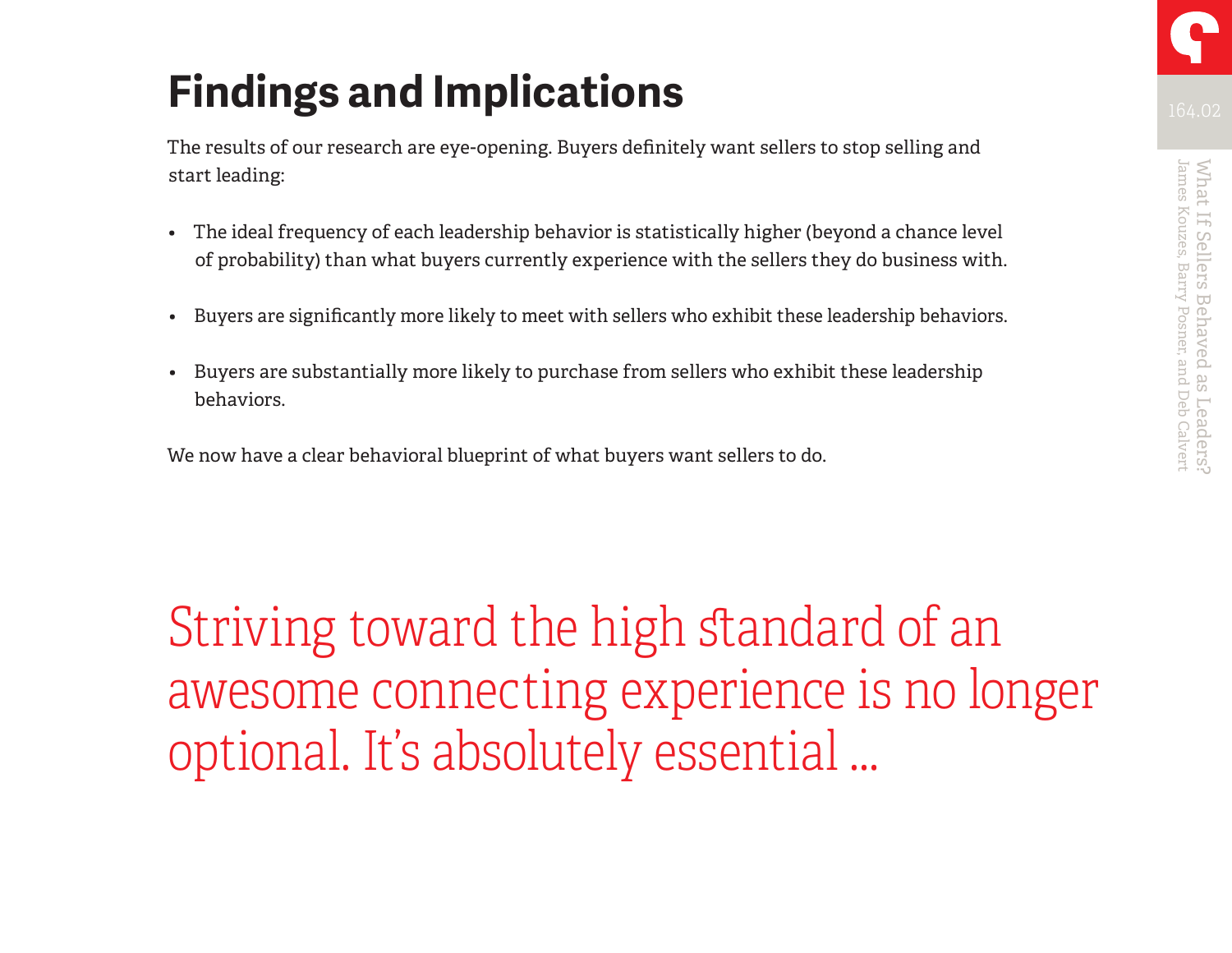### **The Five Practices of Exemplary Leadership**

Cam Johnson sells library automation and school security software. His company, COMPanion Corporation, dominates the field, a direct result of their commitment to customers. COMPanion continually pursues quality improvements to fulfill their mission of designing software with users in mind.

For Cam, opening the sale starts with researching the "mission, values, and beliefs" of the organization and learning all he can about the buyer. He looks for common ground and values, knowing this will give him a solid starting point.

Next, Cam asks open-ended discovery questions. When he does, he says, "I sit back and listen to every bit of information they give me." He wants to understand buyers' needs and long-term goals. When describing his personal best as a seller, Cam told us about a time when a buyer admitted he was seriously considering buying from one of Cam's competitors. Having established common ground and shared values, Cam knew what to do. He first thanked the buyer for sharing this information. Instead of bashing the competition, he then shared relevant data and industry insights. He continued to demonstrate his commitment to the buyer by asking how he could earn the opportunity to work together.

When the buyer eventually chose COMPanion, he told Cam it was because of that commitment to do whatever it would take to be a partner. Over time, Cam has continued to faithfully deliver on all the buyer's needs and affirm the buyer's decision.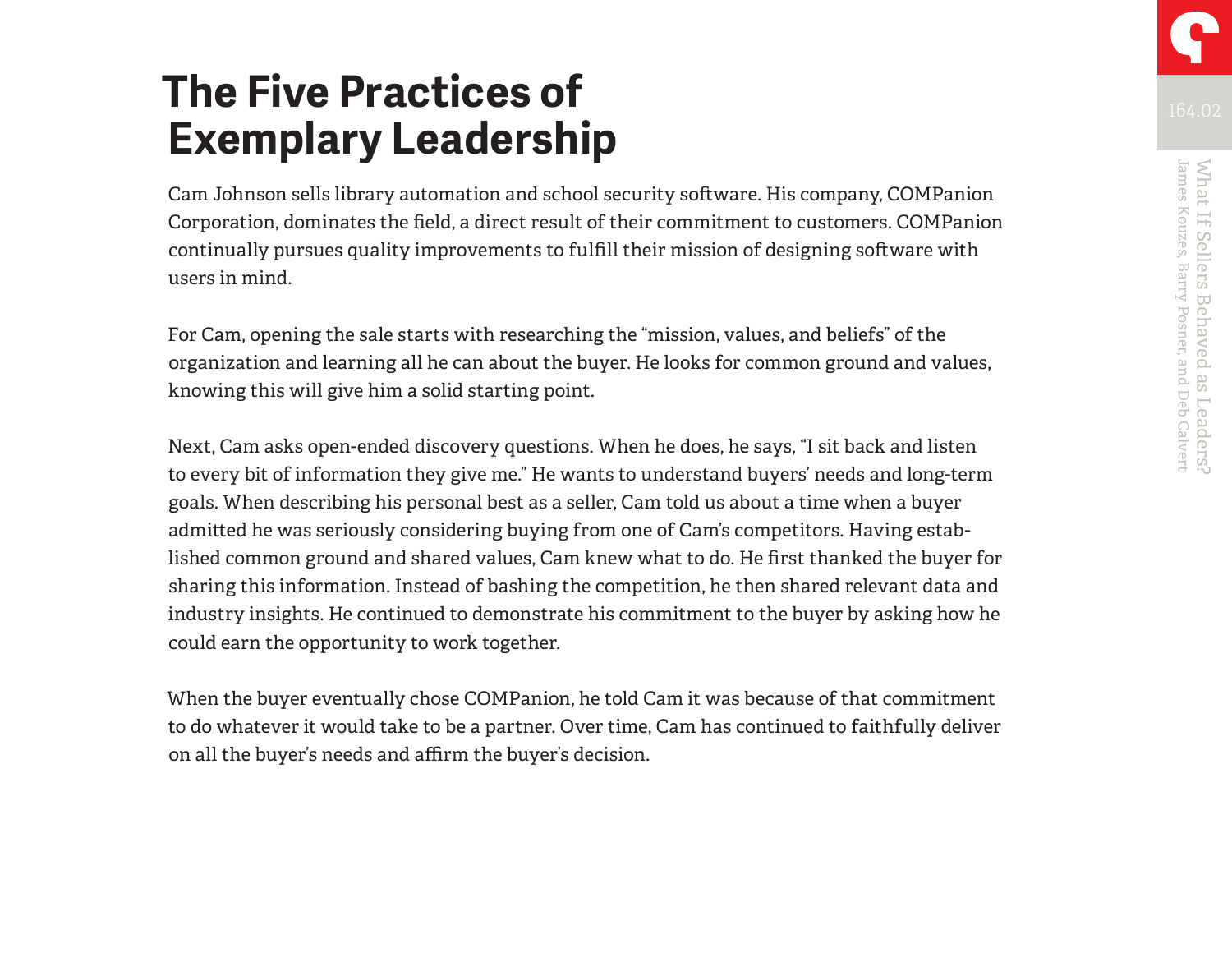For many sellers, this may sound like business as usual. On the surface, what Cam described is a classic consultative sale. Looking through the lens of leadership, though, something more is visible.

Cam, like many successful salespeople who are preferred by buyers, actually demonstrated The Five Practices of Exemplary Leadership:

- 1. Model the Way
- 2. Inspire a Shared Vision
- 3. Challenge the Process
- 4. Enable Others to Act
- 5. Encourage the Heart

The Five Practices are all about behaviors. That makes them accessible to those who accept the challenge of leadership—the challenge of taking themselves, their buyers, and their organizations to new heights, of moving beyond the ordinary to the extraordinary. The Five Practices create the awesome connecting experience buyers crave.

#### **Model the Way**

Model the Way is the leadership practice that addresses buyers' preferences for sellers who are consistent in displaying trustworthy behaviors.

To effectively Model the Way, you must first be clear about your own guiding principles. You must *clarify values by finding your voice*. When you understand who you are and what your values are, you can give voice to those values in all you say and do.

As a seller/leader, your values aren't the only ones that matter. Everyone on the team—including your buyer—has principles that guide his or her actions. Therefore, you must *affirm the shared*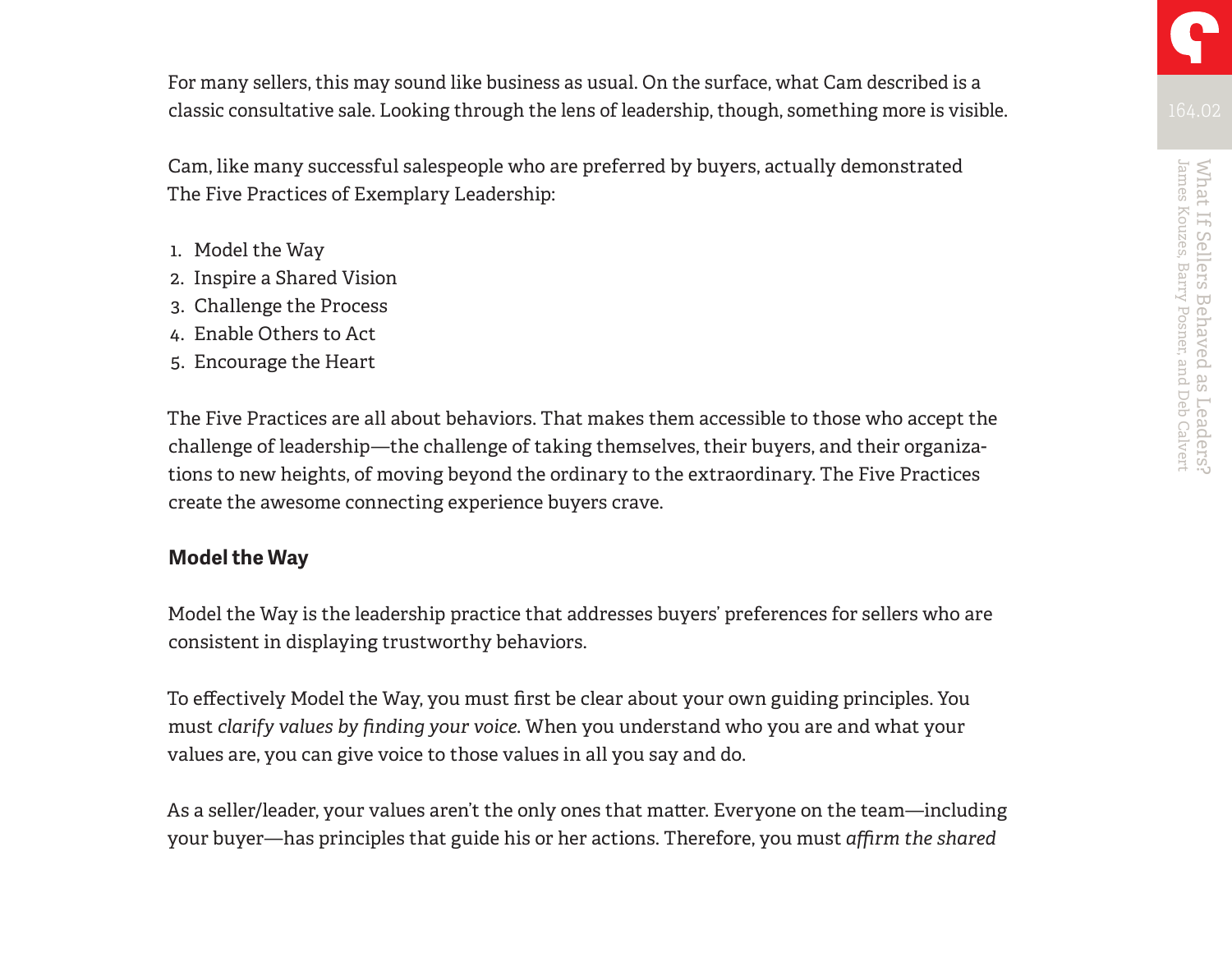*values of the group*. This requires involving everyone in establishing common values and holding everyone accountable for adhering to them. In this way, you will *set the example*. You will work to consistently align words and actions.

Model the Way matters because, without trust, there will be no sale. Buyers determine the trustworthiness of sellers by observing how they behave. Buyers are on the lookout for seller behaviors that demonstrate credibility, reliability, relate-ability, and an orientation focused mostly on the interests of others.

#### **Inspire a Shared Vision**

Inspire a Shared Vision is the leadership practice that will help you become more effective in designing and presenting the customized solutions that buyers prefer. As a leader, you *envision the future by imagining exciting and ennobling possibilities*. To do so, you need a clear picture of the buyer's current circumstances and desired outcomes. A one-sizefits-all solution with generic features won't be exciting or ennobling. Translating those features into meaningful benefits and a picture of each buyer's unique future will be.

Even so, you can't command the buyer's commitment; you have to inspire it. You must *enlist others in a common vision by appealing to shared aspirations*. Your vision will be exciting and ennobling when buyers can clearly see themselves as part of it.

It makes a difference when you Inspire a Shared Vision. It's how you gain buy-in before asking for the buy. It's how you deliver on buyer preferences for customization, and it's how you ignite buyers' passion for your solutions. Your buyers become, in essence, your internal sellers and leaders.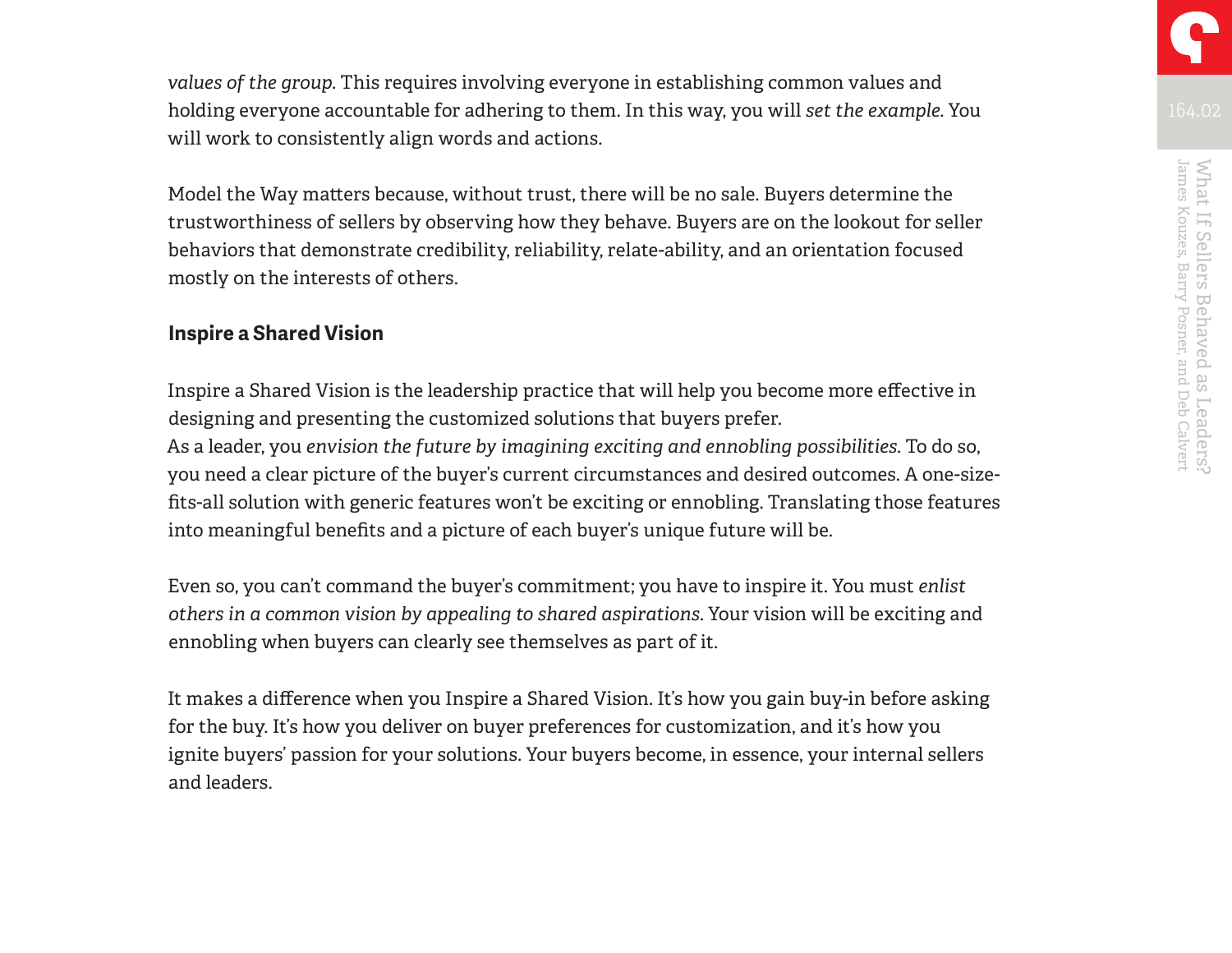#### **Challenge the Process**

Challenge the Process is the leadership practice for creating unique and relevant value for your buyers.

Buyers are looking for sellers who can innovate and recognize opportunities by looking outside themselves, and outside their usual resources, for new and inventive solutions. You need to *search for opportunities by seizing the initiative and by looking outward for innovative ways to improve*.

Because innovation and change involve *experimenting and taking risks*, you can help buyers by creating a climate for experimentation, recognizing and supporting good ideas, and challenging business-as-usual thinking and systems. One way of dealing with the potential risks and failures of experimentation is by *constantly generating small wins and learning from experience*.

When you Challenge the Process, you increase opportunities to create unique value. This makes a difference because buyers are more fulfilled when the experience is relevant, personal, and meaningful.

#### **Enable Others to Act**

Enable Others to Act is the leadership practice that positions your buyers to participate in creating precisely what they want.

Achieving success in sales, as in leadership, takes a collaborative team effort, one that springs from solid trust and enduring relationships. Leaders *foster collaboration by building trust and facilitating relationships*. At a time when there are increasing numbers of decision-makers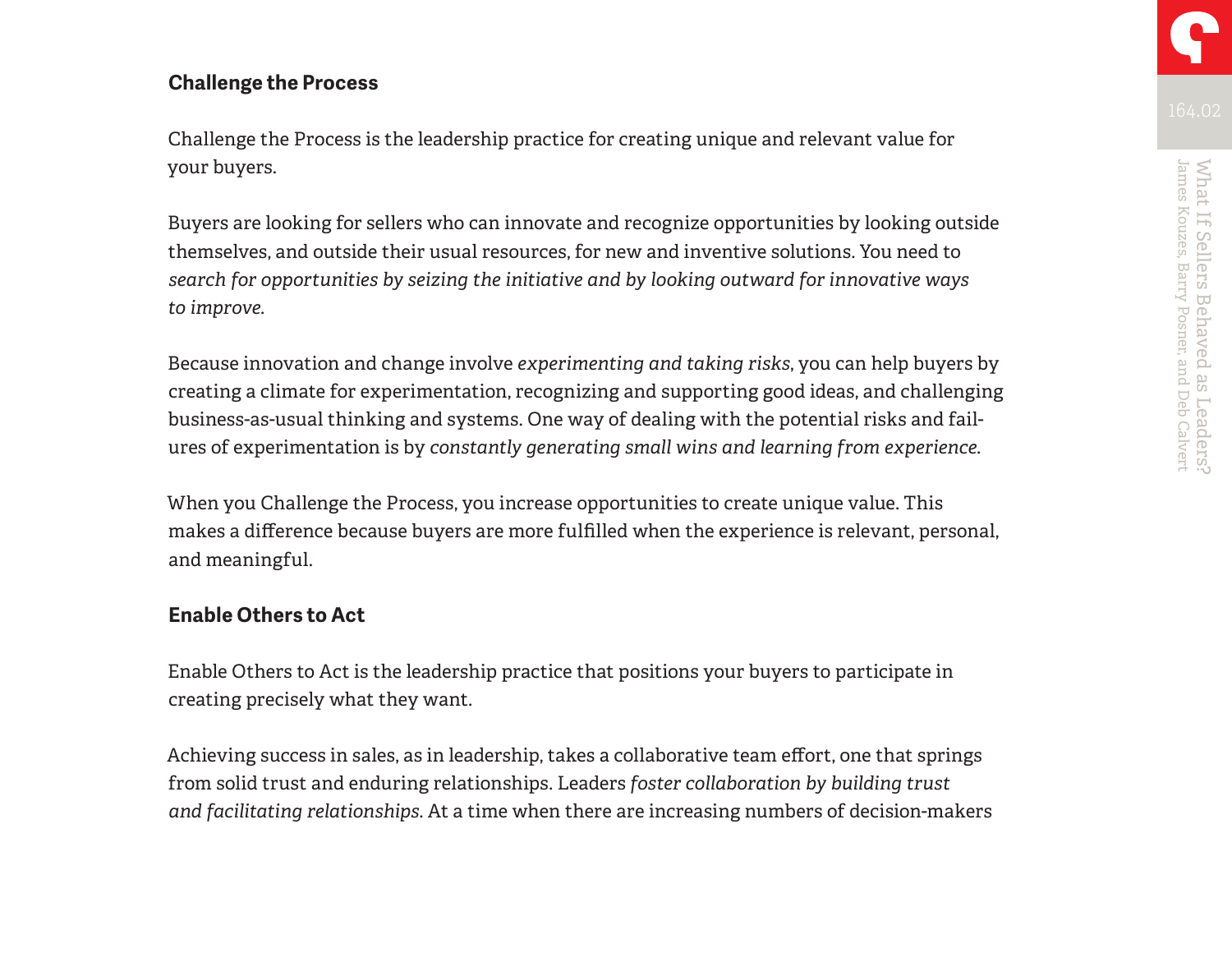involved in purchasing decisions, you must find ways to engage every individual who will influence the decision and everyone who will be impacted by it, too.

To create genuine collaboration, you must *strengthen others by increasing self-determination and developing competence*. Your buyers and internal partners are more likely to give it their all when they feel trusted, informed, and empowered.

#### **Encourage the Heart**

Encourage the Heart is the leadership practice that cements meaningful connections between you and your buyers.

Consider what you're asking buyers to do when they partner with you. You are asking them to make a change, to do things differently. Ushering in change is often arduous for buyers. They must convince others, take a risk with you, dedicate budget and other resources, and invest time in making all this happen. That's why it's important to *recognize contributions by showing appreciation for individual excellence*. Formally or informally, one-on-one or in group settings,

Being a leader requires showing appreciation for people's contributions and *celebrating the values and victories by creating a spirit of community*.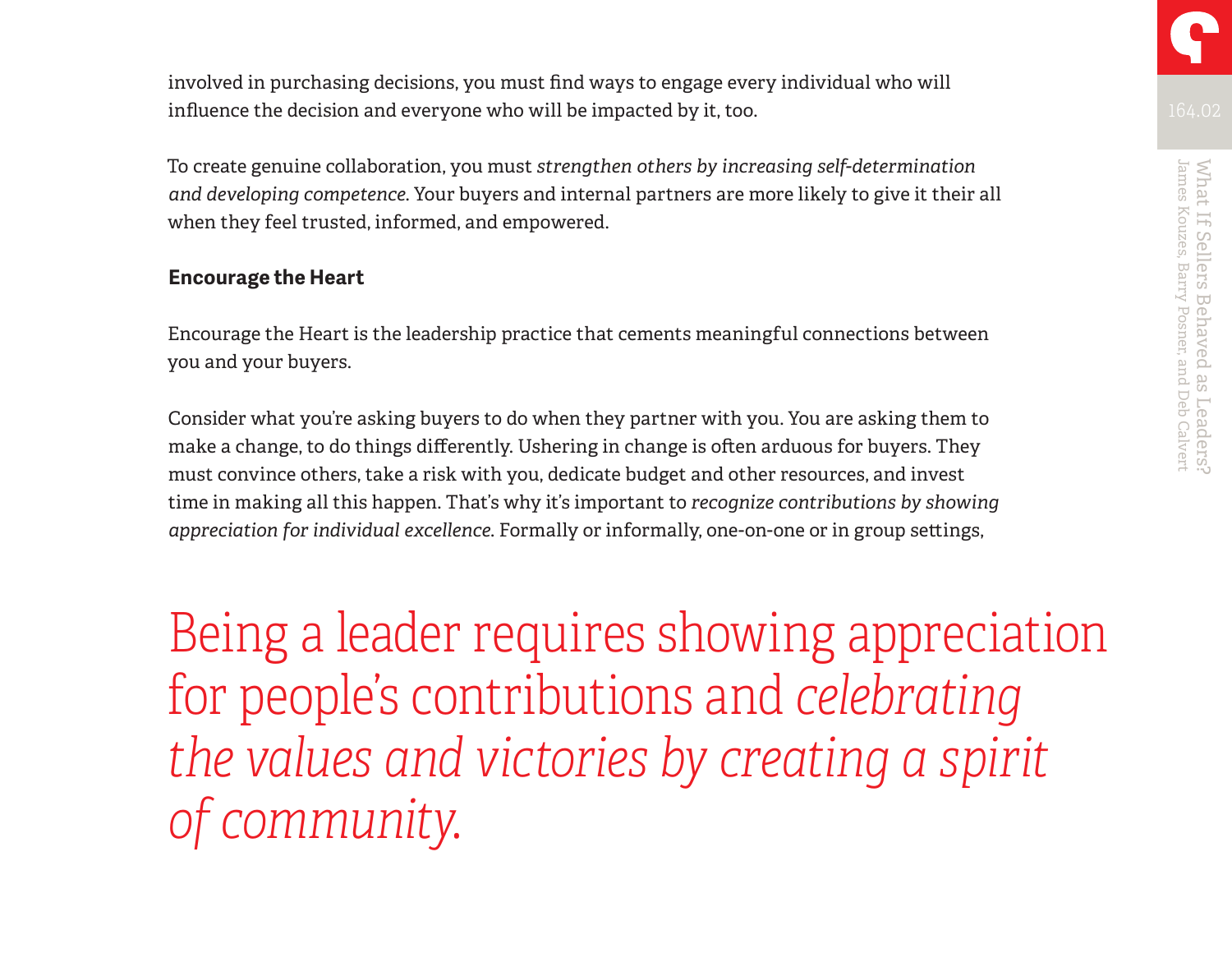in simple or grand gestures, you can keep your buyers feeling good about the work you're doing together so they'll continue to move it forward.

Being a leader requires showing appreciation for people's contributions and *celebrating the values and victories by creating a spirit of community*. This applies to your buyers and their extended teams, and to your internal team as well.

When you Encourage the Heart, you deliver on the buyer preference for meaningful connections with sellers. This makes a tremendous difference as you work to build buyer loyalty and meet your sales objectives.

These five leadership practices—Model the Way, Inspire a Shared Vision, Challenge the Process, Enable Others to Act, and Encourage the Heart—are what people are doing when they are at their best as leaders, and there's abundant empirical evidence that these leadership practices matter. The more you use The Five Practices of Exemplary Leadership, the more you'll succeed with buyers by meeting their preferences.

### **Leadership Is Everyone's Business**

Throughout our new book, *Stop Selling & Start Leading*, we share observations and stories from sellers who've made extraordinary things happen. They sell a wide variety of products and services, and they represent all age groups and experience levels. They work for companies of all sizes.

These are professionals, sellers who regularly call on buyers and diligently work to reach their quotas. They experience their fair share of sales successes and inevitable sales slumps. The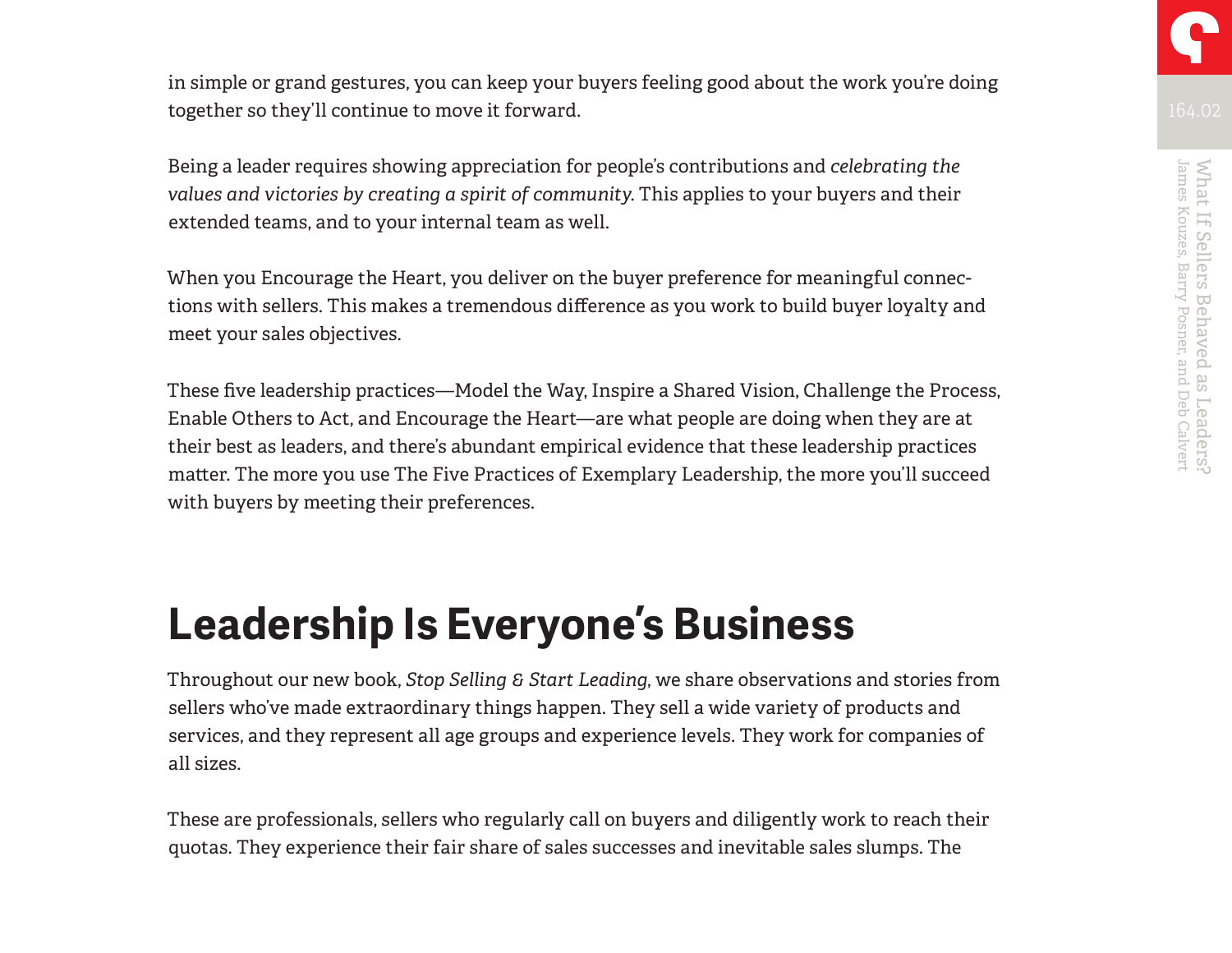people we've written about, however, are regular people, just like you. Like leaders, they've made behavioral choices that have allowed them to accomplish extraordinary things.

The outcomes are impressive, but we don't tell these stories merely because of those sales results. Instead, we focus on how sellers make extraordinary things happen. We identify the behaviors and actions that led to the successful outcomes. Exemplary sellers are those who exhibit these behaviors more frequently and, subsequently, are more welcomed by buyers. Sellers who lead are leaders who sell.

Being a leader doesn't mean you have a position of formal authority, a formal title, or a specific spot on an organizational chart. Leadership isn't for a chosen few. Leadership is about relationships, credibility, passion, and conviction, and, ultimately, about what you do.

You don't have to look up for leadership. You don't have to look out for leadership. You only have to look inward. You have the potential to lead your buyers and internal partners to places they have never been. But before you can lead others, you have to believe you can have a positive impact. Just as the best sellers are the ones who not only believe in what they sell and make use of it themselves, the first person you have to sell is yourself. You have to believe that your values are worthy and that what you do matters. You have to believe your words can inspire and your actions can move others. You have to have the confidence that you can comfortably engage in The Five Practices of Exemplary Leadership.

You already have the capacity to lead. You already have buyers who want you to lead. The question is: What are you going to do to stop selling and start leading?

The buyers in our study left little room for doubt. They already are choosing sellers who exhibit leadership behaviors over sellers who do not. What's more, they say the ideal frequency of leadership behaviors is even higher than what they're seeing from the sellers with whom they've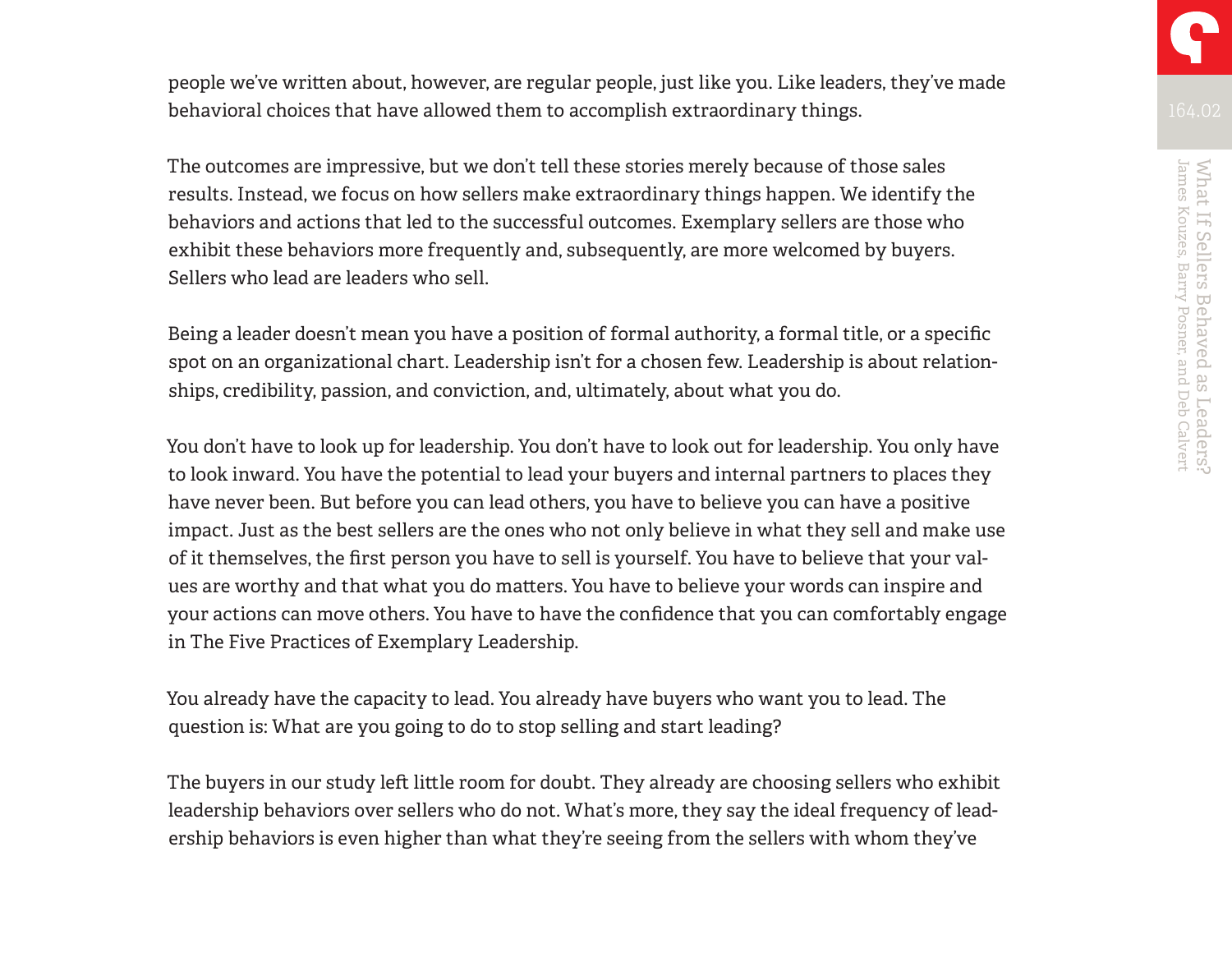chosen to work. There's plenty of room for upping your game, and buyers will respond favorably to leadership behaviors that create an awesome connecting experience for them.

Leadership makes a difference. The best leaders bring out the best in others. Leadership has an impact on people's commitment, their willingness to put forth additional discretionary effort, to take personal initiative and responsibility, and to perform beyond the ordinary. You can have this effect on your buyers, giving them the courage to persevere when they meet challenges. When you show up as a leader with your buyers, you help them work inside their organizations to champion the shared vision, to be exemplary leaders in their own right so others can follow them, too.

We're confident that you want to become the best leader you can be—and not just for your sake, not just to make more sales, but for the sake of your buyers and others in your shared pursuits. The only remaining question is: How can you learn to lead?

You already have the capacity to lead. You already have buyers who want you to lead. The question is: What are you going to do to stop selling and start leading?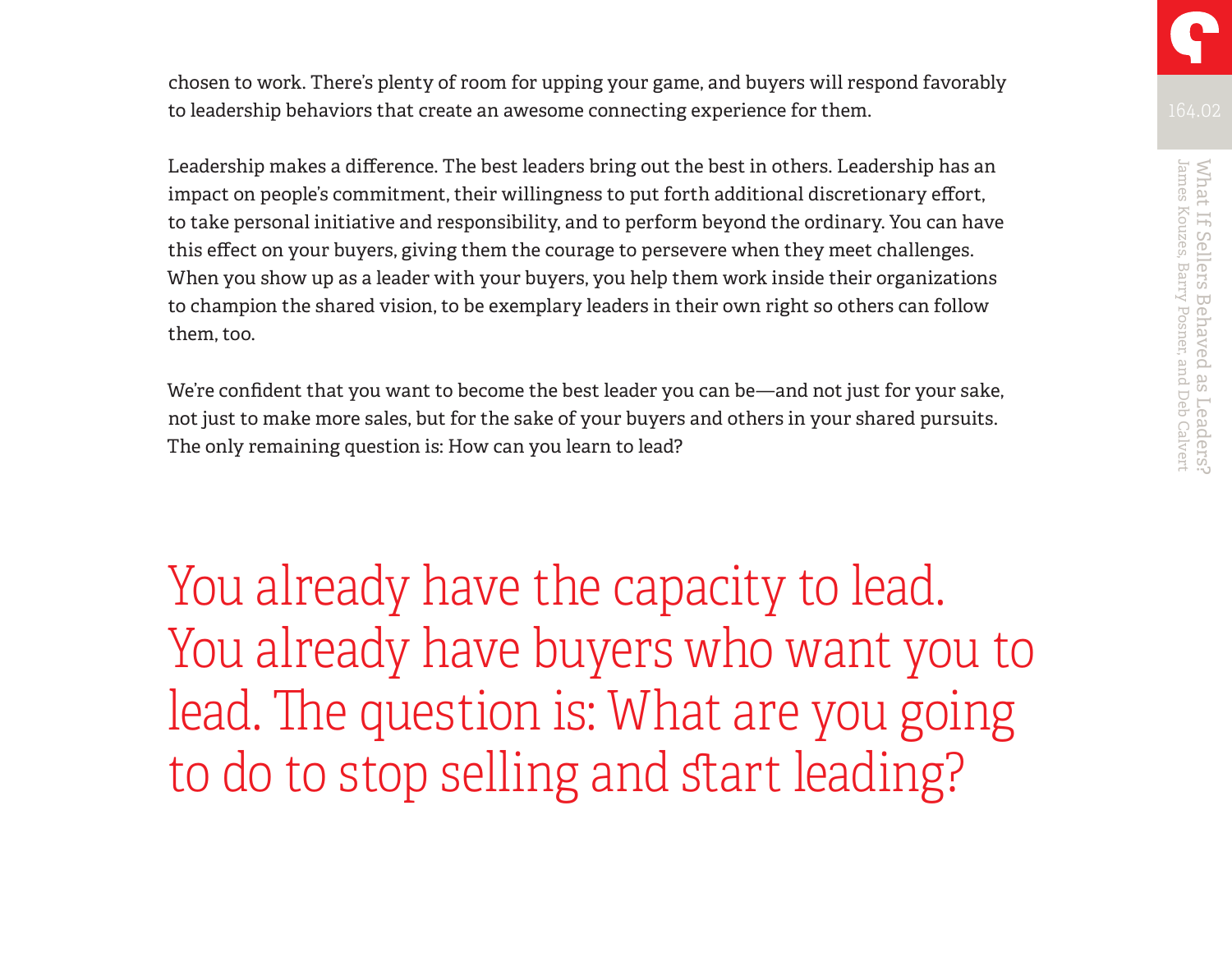Learning leadership takes practice. It also takes practice to set aside the sales behaviors you've seen modeled by others and many of the sales habits you've acquired. The good news is that leadership is learnable. You can do this! Leadership is an observable pattern of practices and behaviors, a definable set of skills and abilities. Any skill can be learned, strengthened, honed, and enhanced, given the motivation and desire, along with practice, feedback, role models, and coaching.

Here is your moment of truth. We know with certainty that leadership can be learned. We know, without a doubt, that buyers want sellers to demonstrate leadership. The remaining gap is yours to fill.

Leadership, like selling, is often misunderstood. Some believe that you must be a "natural born" leader or seller to succeed. They attribute the success of exemplary leaders and sellers to inborn personality characteristics. They self-select themselves out of leadership or sales because they mistakenly believe they don't have the charisma, charm, abilities, or perseverance required to excel. Research debunks and refutes these notions. If you want to become exemplary in any field, you have to train hard and put in extra effort to practice and hone your skills. This is true in sales. It's also true in leadership. As the old saying goes: Hard work beats talent when talent doesn't work hard.

To become an exemplary leader, make learning leadership a daily habit. You must commit to practicing leadership with buyers in every encounter. You have to make choices to lead your internal partners. To lead, you must engage in leadership behaviors more often.

You won't ever be 100 percent perfect, and certainly not on day one. That's okay. Buyers in our research rated the frequency of behaviors, not their quality. They want to see sellers utilizing leadership behaviors more often. With dedicated practice on your leadership, quality will naturally develop.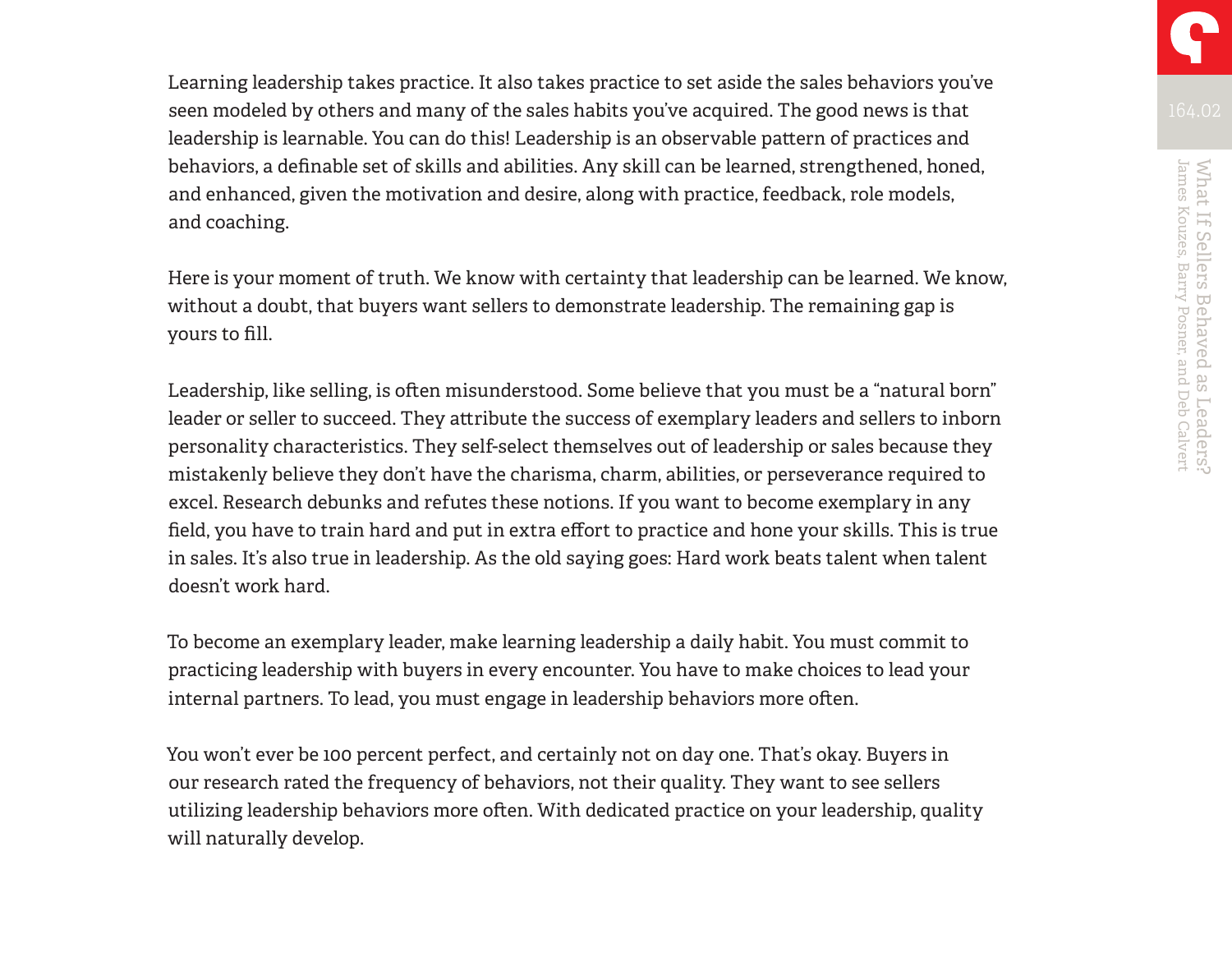Don't wait until you've mastered a leadership practice before you demonstrate it to your buyers. Instead, practice every day with your buyers. They will notice and respond favorably to the behaviors themselves and, in this way, you will differentiate yourself from other sellers.

As you step into your role as a leader with your buyers, there's one more thing to work on. It's a big one. You must also lead yourself.

The instrument of leadership is the self. Mastery of the art of leadership comes from mastery of the self. Engineers have computers, painters have canvas and brushes, musicians have instruments, and sellers have products and services. Leaders have only themselves. Becoming the best leader you can be means becoming the best self you can be. Therefore, leadership development is fundamentally self-development.

Self-development makes you more than a seller with a product to sell. It gives you confidence in you—and this confidence is infectious, making buyers believe in you. The better you know yourself, the better you can make sense of the often incomprehensible and conflicting messages you receive daily. Sell this, sell that. Pitch this, pitch that. Change this, change that. You need internal guidance to navigate the turmoil in today's highly uncertain environment. The internal compass you need comes from understanding yourself and what you value, why you value it, and what actions you can take to back up what you believe. From this self-development comes self-assuredness and, in turn, an ability to inspire others. The confidence that others have in you gives you the latitude to challenge your buyers' status quo. It makes it possible for you to support buyers in ways that allow them to participate in creating what they want.

Learning about yourself and about leadership gives you a strong start. But deciding to be an exemplary leader is not the same as being one. Leading is doing. It's making behavioral choices in everything you do. You need to do something every day to learn more about leading, and you need to put those lessons into practice daily.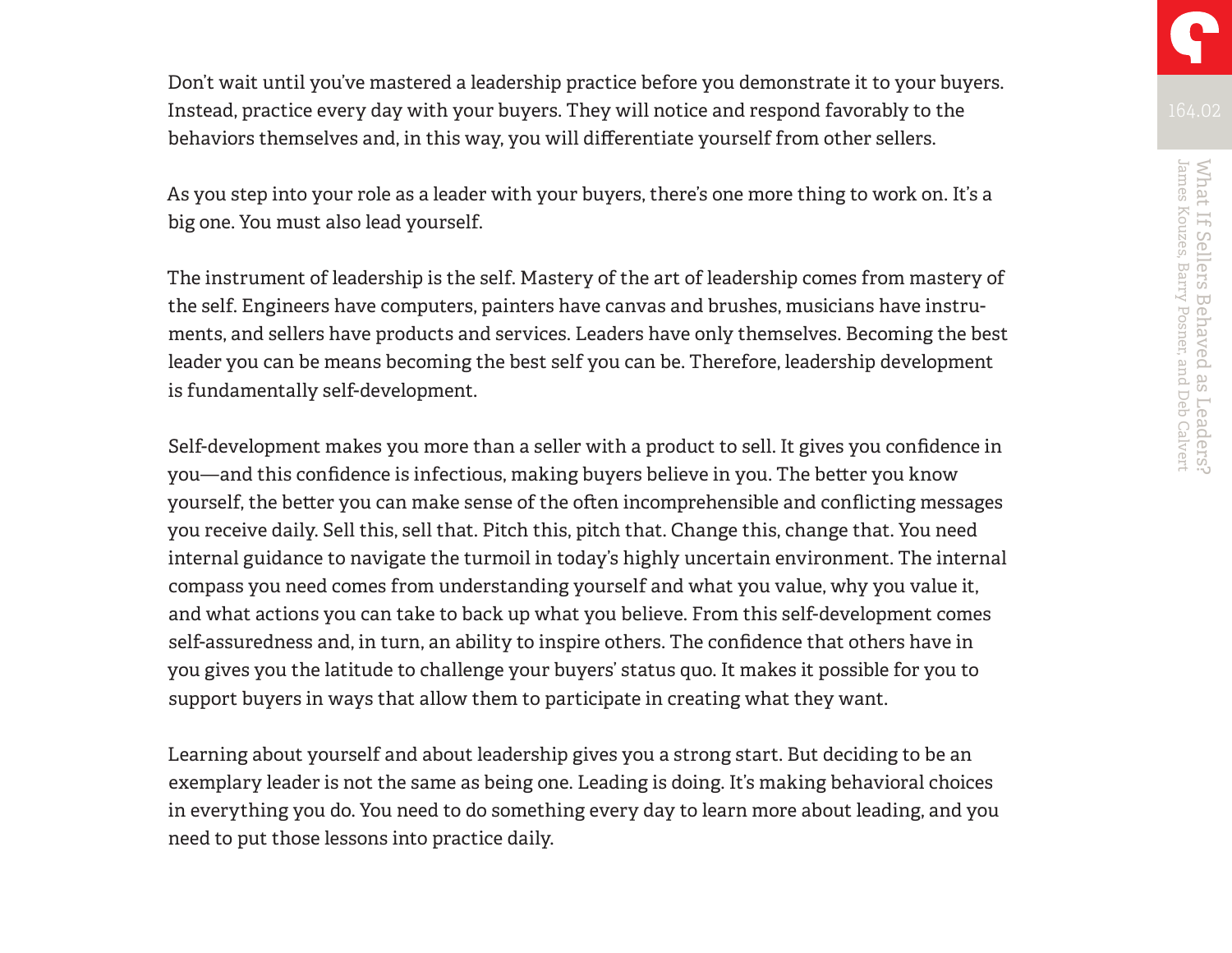Leadership happens in the moment. There are many moments with buyers each day when you can choose to lead. In those interactions you can choose to do small things that will make a difference. Each day you can choose to lead by your example. Each day you can choose to lift the spirits of your buyers. Each day you can choose to find exciting opportunities for your buyers. Each day you can choose to strengthen the relationships you have with your buyers. Each day you can choose to say "thank you" more often.

#### **Start leading. The more frequently you choose to lead, the more you will create those awesome connecting experiences that make extraordinary things happen.**